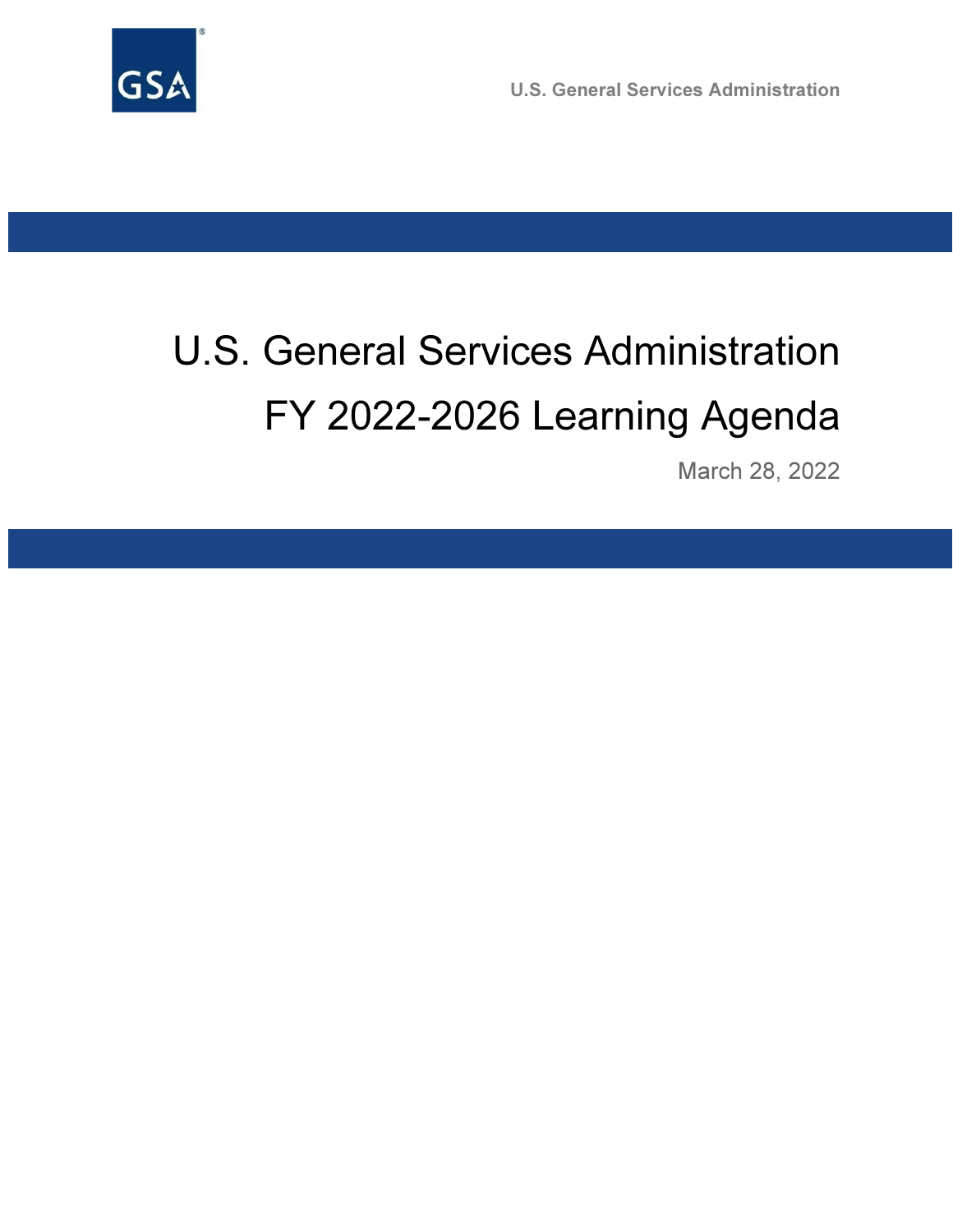# Table of Contents

| <b>Our Plan</b>                              |                |
|----------------------------------------------|----------------|
| <b>Learning Questions</b>                    | 4              |
| <b>Real Estate Solutions</b>                 | 5              |
| Case for Learning                            | 5              |
| Learning Activities and Potential Approaches | 6              |
| <b>Anticipated Challenges and Solutions</b>  | $\overline{7}$ |
| <b>Utilization</b>                           | $\overline{7}$ |
| Acquisition                                  | 8              |
| Case for Learning                            | 8              |
| Learning Activities and Potential Approaches | 9              |
| <b>Anticipated Challenges and Solutions</b>  | 10             |
| Utilization                                  | 10             |
| <b>Digital Government</b>                    | 11             |
| Case for Learning                            | 11             |
| Learning Activities and Potential Approaches | 12             |
| <b>Anticipated Challenges and Solutions</b>  | 12             |
| Utilization                                  | 12             |
| <b>Government Operations</b>                 | 13             |
| Case for Learning                            | 13             |
| Learning Activities and Potential Approaches | 14             |
| <b>Anticipated Challenges and Solutions</b>  | 14             |
| <b>Utilization</b>                           | 15             |
| Next Steps: GSA FY 2022-2026 Learning Agenda | 16             |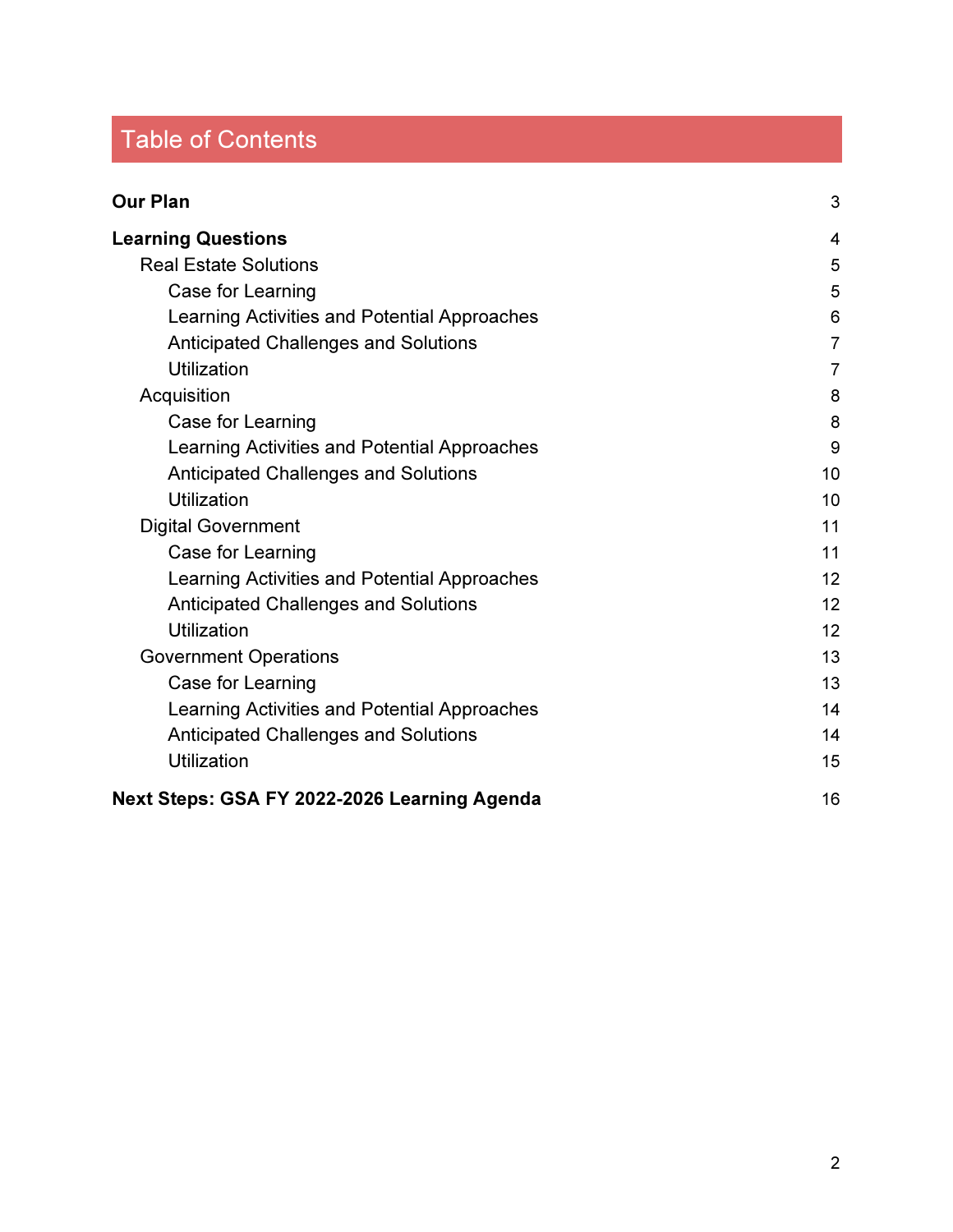# Our Plan

The U.S. General Services Administration (GSA) is committed to ensuring a strong culture of evaluation, evidence-building, and learning. GSA's Learning Agenda sets a series of agencywide learning targets in alignment with GSA's strategic objectives and in collaboration with varied offices across GSA. Implementation of the Learning Agenda offers an opportunity to improve how GSA builds and uses evidence to better align performance, budget, strategic planning, policymaking, data, and evidence-building activities.

In developing the Learning Agenda, GSA engaged internal and external stakeholders. Internally this included key stakeholders from across the agency, as they advised and helped develop questions for inclusion in the Learning Agenda. Externally this included insights shared by the Office of Management and Budget. These collaborative activities resulted in a final recommendation to the Administrator to ensure alignment with GSA's overarching priorities and strategy. GSA's Evaluation Officer worked closely with varied stakeholders with expertise in the program areas to ensure that the Learning Agenda is relevant, realistic, and meaningful.

To develop a learning agenda grounded in the agency's strategic direction, GSA has identified key learning priorities that align to the strategic goals and objectives. They include a range of strategic and operational questions, and represent an evolution of GSA's prior learning priorities. GSA also received increased funding enabling us to build capacity by hiring additional dedicated evaluation specialists to progress our agenda. GSA's Learning Agenda is organized around GSA's strategic priorities: Real Estate Solutions, Acquisition, Digital Government, and Government Operations. GSA has prioritized four learning goals, with the intention of building a robust evidence base around these topic areas. GSA's Evaluation Officer is working closely with leadership from GSA program areas to ensure that the Learning Agenda is relevant, realistic, and meaningful, and directly in service of GSA's Strategic Plan and priorities. Over the coming months, GSA will gather external feedback on the updated agenda, including the public, state and local governments, the private sector and other expert input.

GSA understands that there will be ongoing changes to investments and programs resulting from new legislation. As such, we view this document as living and subject to change. Current learning questions purposefully leave room to accommodate shifting priorities, and GSA expects updates to the Learning Agenda in response to changes to existing programs or new initiatives. Our intention is to maintain a continuous feedback cycle with leadership and key stakeholders to ensure that our Learning Agenda remains focused but flexible. GSA will include and prioritize updates to this document as capacity allows.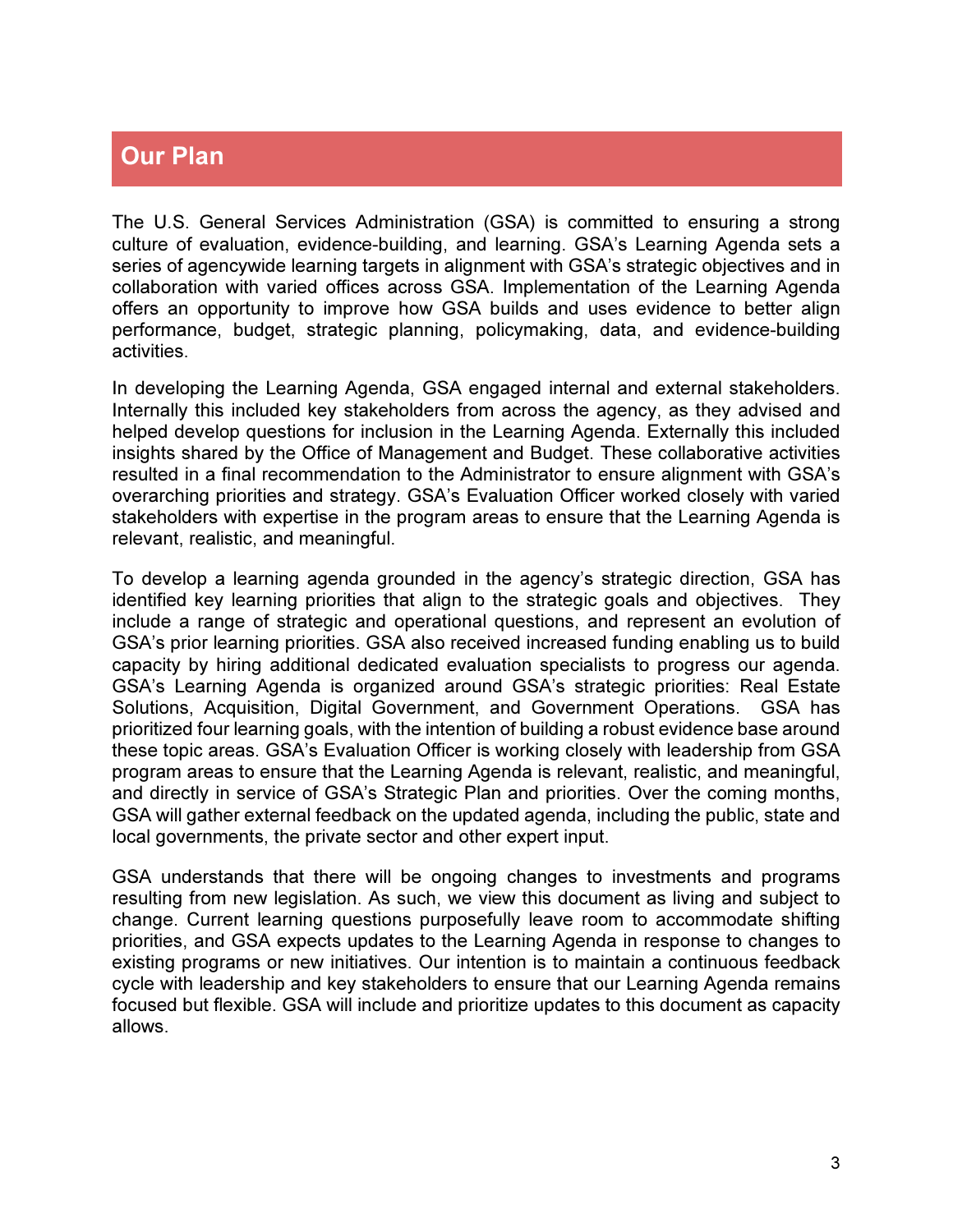# Learning Questions

The Learning Agenda includes a range of strategic and operational questions, and shortand long-term learning targets. For each learning question, we have identified possible topics for further evidence-building currently under development and consideration. These projects may be supported by policy analysis, foundational fact-finding, program evaluation and/or performance measurement activities between fiscal years (FY) 2022 and 2026. Further details on priority evaluation activities will be detailed in GSA's Annual Evaluation Plans. While the Annual Evaluation Plan will support progress on the Learning Agenda, these efforts will also have additional and independent workstreams and thus not fully overlap.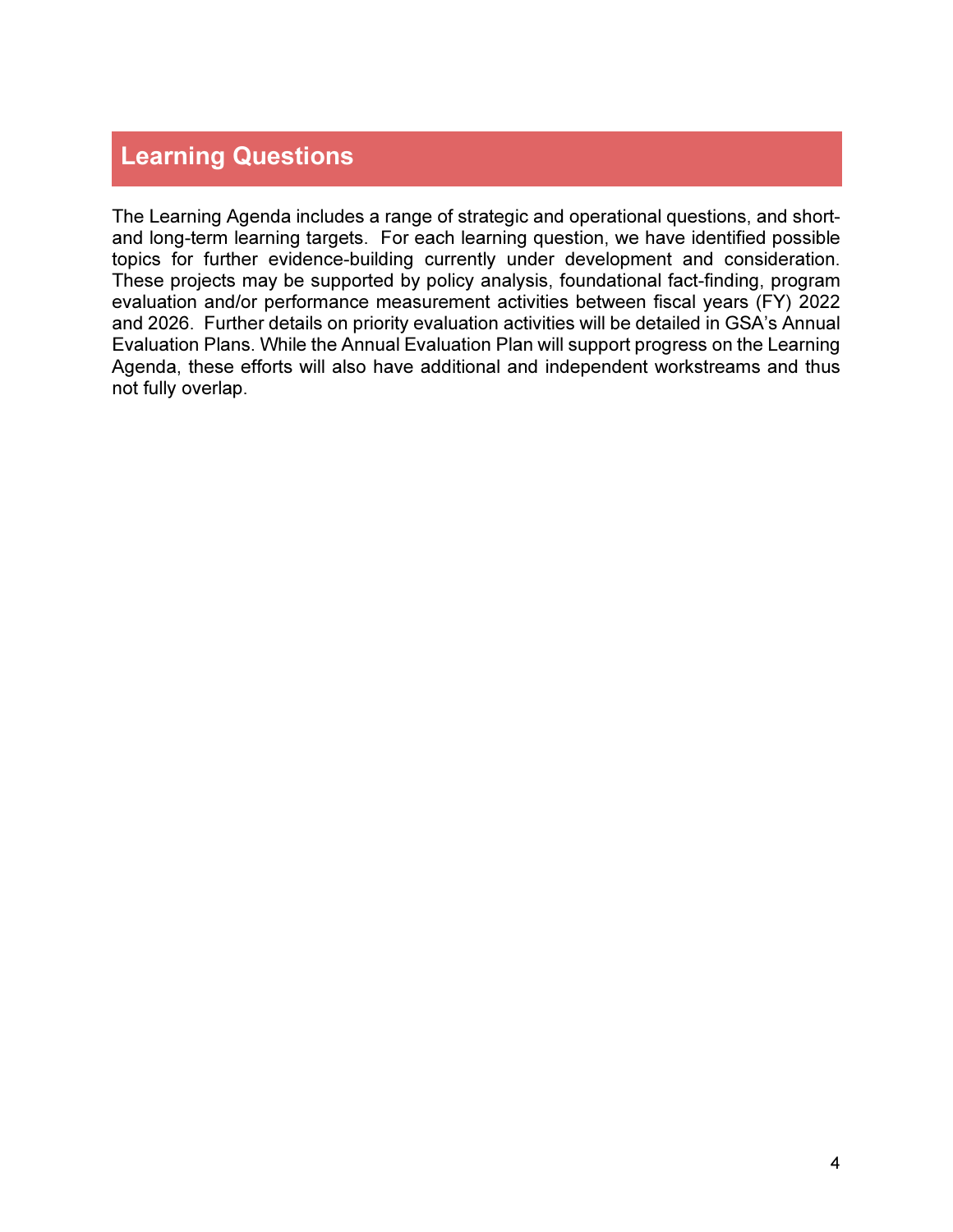# Real Estate Solutions

| Learning<br><b>Question</b>              | What technologies and solutions does the Federal workforce need<br>to additionally improve effectiveness in a more responsive remote<br>work setting?              |
|------------------------------------------|--------------------------------------------------------------------------------------------------------------------------------------------------------------------|
| <b>Learning Type</b>                     | • Foundational fact-finding; operational; short term<br>Program evaluation; strategic; short term and long term<br>$\bullet$                                       |
| <b>Lead Team</b>                         | <b>Public Buildings Service</b>                                                                                                                                    |
| <b>Key Strategic</b><br><b>Objective</b> | Develop and offer integrated space and virtual workspace options<br>and services that maximize flexibility, particularly in anticipation of<br>increased telework. |

## Case for Learning

The Public Buildings Service (PBS) aims to provide financially and environmentally sustainable, accessible, optimized, and responsive workspace solutions that enable a productive Federal workforce. This means developing and deploying innovative solutions that give Federal employees greater workspace flexibilities. GSA manages and maintains one of the nation's largest and most diverse real estate portfolios that supports more than 50 agencies, and houses nearly 1 million Federal employees. PBS houses nearly 50% of the total Federal civilian workforce, which makes it the landholding agency that houses the most Federal civilians.

This learning question helps PBS build the evidence needed to inform its strategic decisions about:

- Optimizing GSA's Real Estate Portfolio
- Reducing vacant inventory space, and
- Solution sets for customers that integrate real estate, human resource, and technology solutions

This learning will generate evidence that enables actionable approaches to meeting customers' evolving needs, while remaining focused on right-sizing GSA's Federal real estate portfolio to be financially and environmentally sustainable.

In addition, the impacts that COVID-19 will have on the demand for real estate portfolios are still unknown. It is vital that PBS understands the long- and short-term effects of the COVID-19 pandemic and how these effects will shape the demand of physical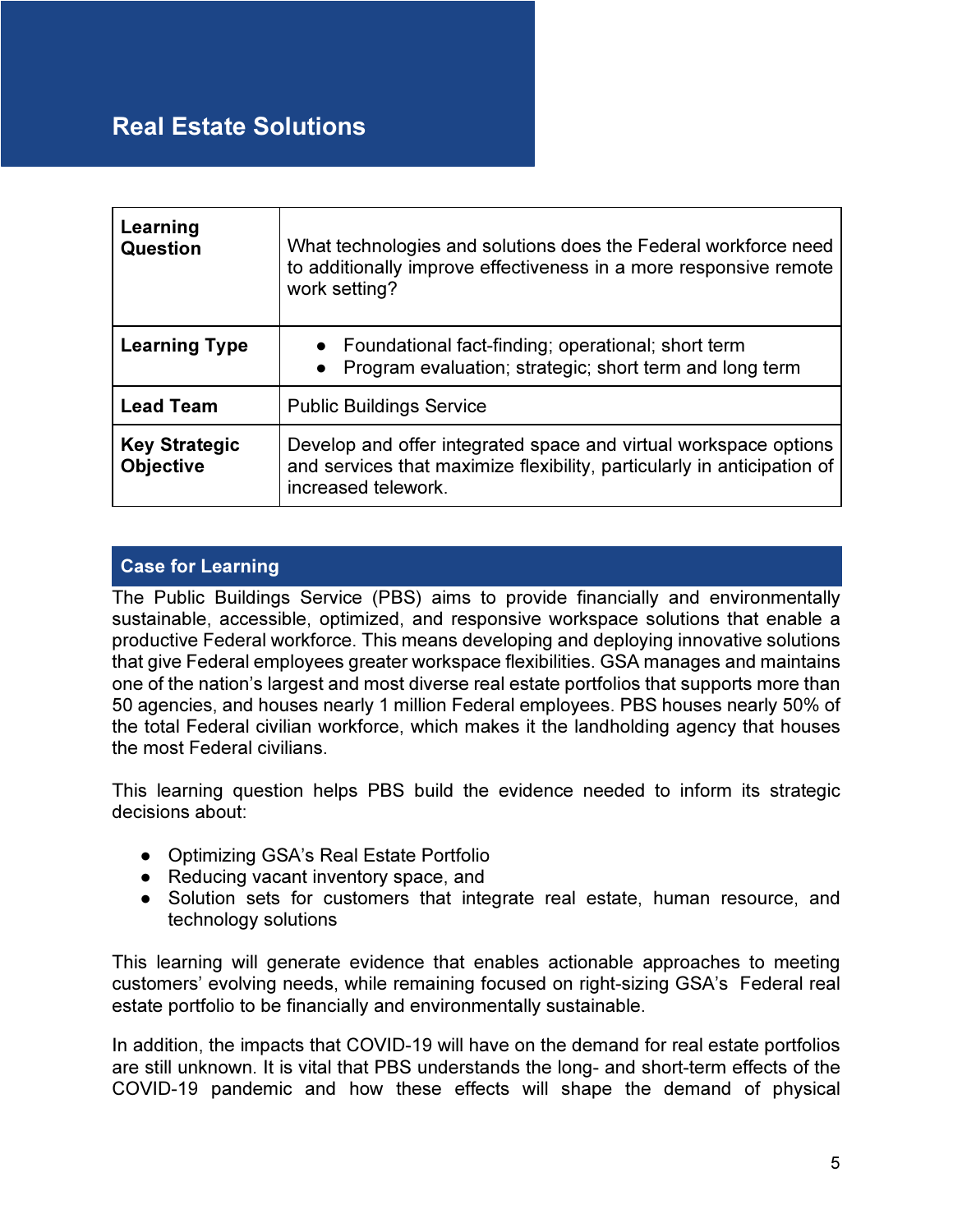workspaces, and what new workspace solutions PBS will need to offer that enable agencies to use a mix of on-site and remote work postures to perform their missions. PBS will work to balance these evolving needs with long-term real estate decisions, while also identifying where there are knowledge gaps and limitations that need to be resolved or filled in over time.

## Learning Activities and Potential Approaches

PBS will answer this learning question through a variety of evidence-building activities over the span of the Learning Agenda period. Priority initiatives under consideration in service of this Learning Goal include:

- How will the return to facilities impact employee engagement, satisfaction, health, and productivity?
- What features of new, adaptive workspace solutions satisfy customer needs and real estate demands in the short- and medium-term?
- What programs and workspace solutions improve collaboration and engagement for the Federal workforce?
- What processes or procedures should be streamlined and scaled nationally, to achieve speed of delivery and a consistently high-customer real estate experience?
- What is the demand for PBS to provide other services and how will that demand influence holding and reinvestment strategies for real property so that assets retained are viable and sustainable?
- How are space requirements changing in terms of needed space and use of space in a more flexible work environment?
- What will be the impact on local communities of a dramatic and relatively rapid shift in the federal government's real estate footprint, and the constellation of partners reliant on the pre-pandemic patterns of the federal workforce?
- What strategies and technologies are most effective to efficiently operate and maintain Federal facilities and reduce adverse climate impacts?

In the immediate term, PBS will integrate evidence-building initiatives and evaluation into its Workplace 2030 initiative and prioritize learning and evaluation as part of GSA's reentry plans. GSA will also explore agency collaborations to generate short-term, actionable evidence on varied reentry approaches, including possible collaboration with the Office of Personnel Management and the Office of Management and Budget, to directly inform PBS offerings and planning. GSA will also explore other potential collaborations on shared priorities with relevant agencies where there may be overlap in learning priorities.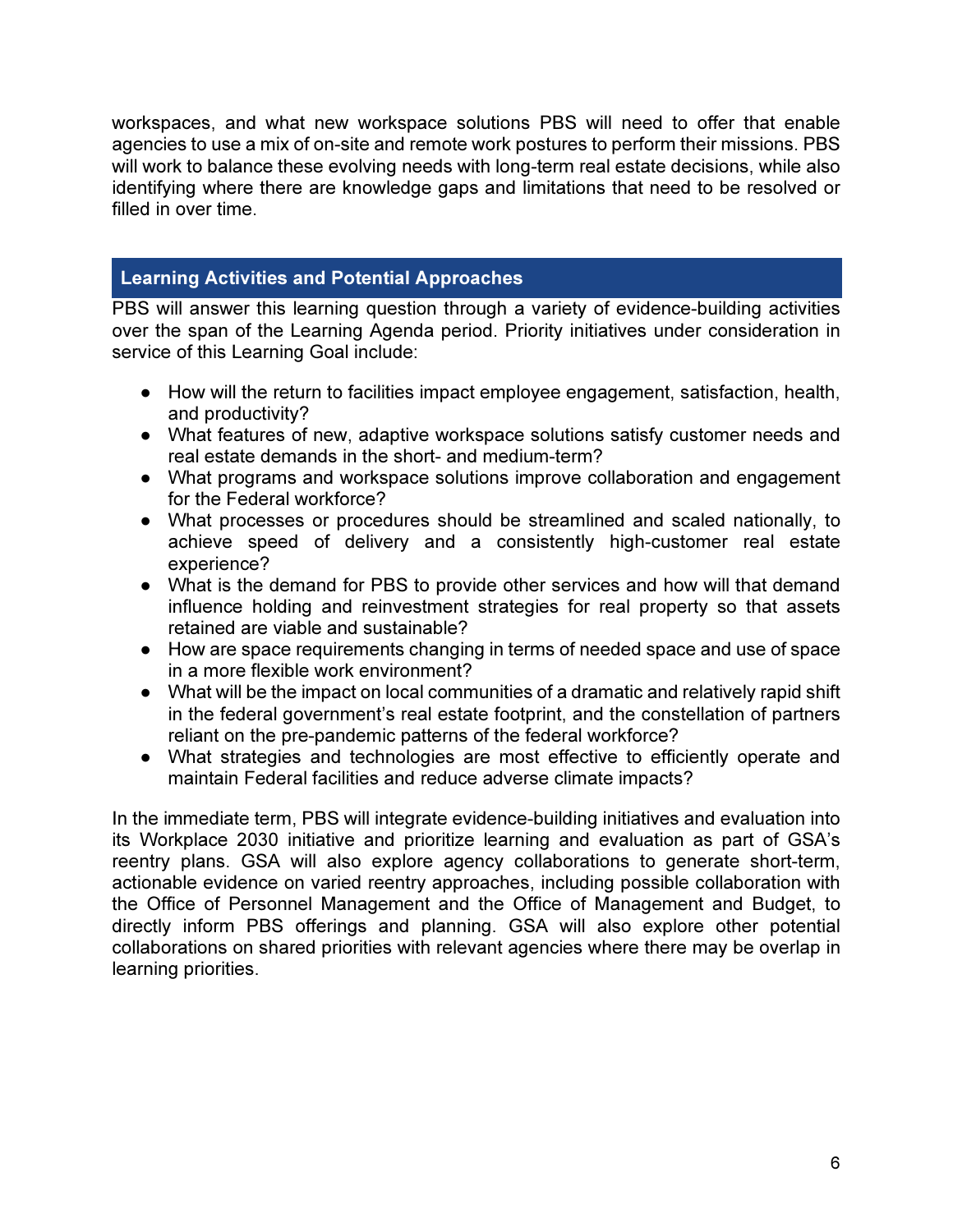#### Anticipated Challenges and Solutions

Addressing the learning questions in a meaningful way will require continued data integration and refinement, and operational flexibility to incorporate testing and evaluation into implementation strategies. PBS will continue identifying data gaps, including data sources to which they do not yet have access, and where possible, develop and implement detailed plans for gaining access to and integrating the data to enhance the overall data architecture.

As with all learning priorities, GSA will prioritize piloting and learning around GSA's reentry plan and workspace solutions needs, as part of a broader portfolio of governmentwide collaborations. To build rigorous evidence around GSA's broader offerings, agency partners will need to be willing to participate in embedded evaluation efforts. GSA has a strong track record of cross-agency collaboration and data sharing in service of rigorous evidence and learning, which can be leveraged in service of this learning priority.

#### **Utilization**

Evidence will inform PBS's approach and decisions on workspace solution offerings in the short and long terms. GSA will use evidence from the Workplace 2030 initiative to inform new services for Federal customers that support acquisition of furniture and IT equipment for teleworkers.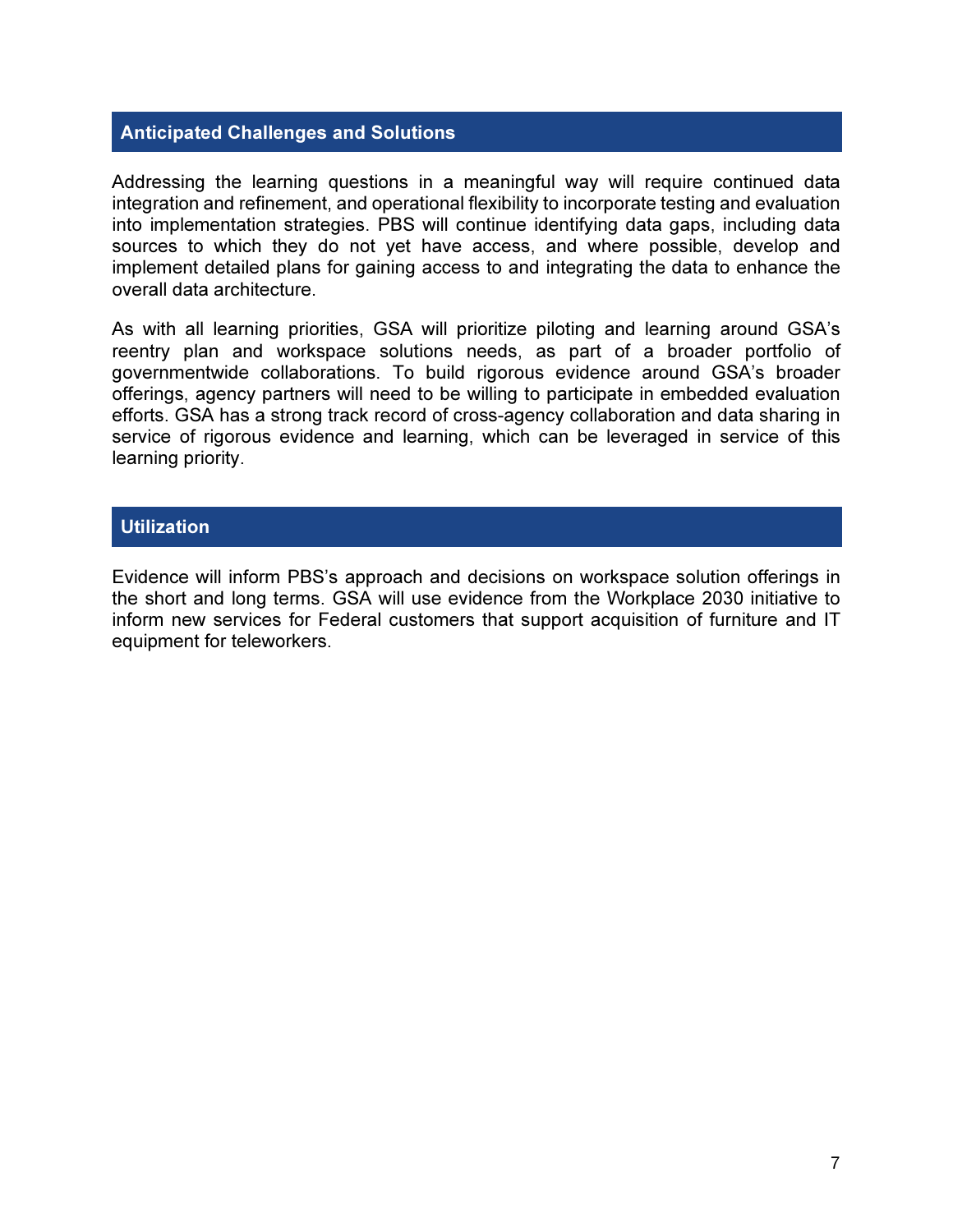# Acquisition

| Question                                 | What strategies are most effective at increasing participation in<br>procurement and contracting opportunities for underserved<br>communities and small businesses?          |
|------------------------------------------|------------------------------------------------------------------------------------------------------------------------------------------------------------------------------|
| <b>Learning Type</b>                     | • Foundational Fact-Finding; strategic and operational; short<br>term<br>• Policy Analysis; operational; short term<br>Program evaluation; strategic; long-term<br>$\bullet$ |
| <b>Lead Teams</b>                        | <b>Federal Acquisition Service</b><br><b>Office of Government-wide Policy</b><br>Office of Small and Disadvantaged Business Utilization                                      |
| <b>Key Strategic</b><br><b>Objective</b> | Aid U.S. economic growth by maximizing opportunities and<br>minimizing barriers for small and/or underserved businesses<br>seeking to do business with GSA.                  |

# Case for Learning

The Federal Acquisition Service's (FAS) goal is to provide a modern, accessible, and streamlined acquisition system including solutions to support Federal agency customers and a robust marketplace connecting buyers to the suppliers and businesses that meet their mission needs. The Office of Small and Disadvantaged Business Utilization's (OSDBU) goal is to ensure small businesses have the maximum practicable opportunity to provide goods and services to the Federal Government. OGP helps agency partners prepare for the future of mission delivery by leveraging smart policy, analytical data, and dynamic program implementation across Government. Together, GSA seeks to refine its acquisition process to help small businesses better identify opportunities to engage with the Federal Government. GSA is committed to building the industrial base, breaking down barriers, and increasing Federal opportunities for small, disadvantaged, and socioeconomic businesses by instituting a multifaceted approach.  $($58.7$  billion<sup>1</sup> was earned from a percentage of FAS contract spend and applied to FAS procurement programs in FY 2020.) Examining equity in the programs has the potential to remove barriers and increase contract dollars awarded to underserved communities.

This learning question helps OSDBU and FAS build the evidence needed to inform strategic decisions about:

● Where and when to make changes and investments, and

<sup>&</sup>lt;sup>1</sup> Data obtained through GSA's Office of Enterprise Strategy Management for FAS's FSS, GWAC. and International Data Corporation (IDC) programs for FY 2020.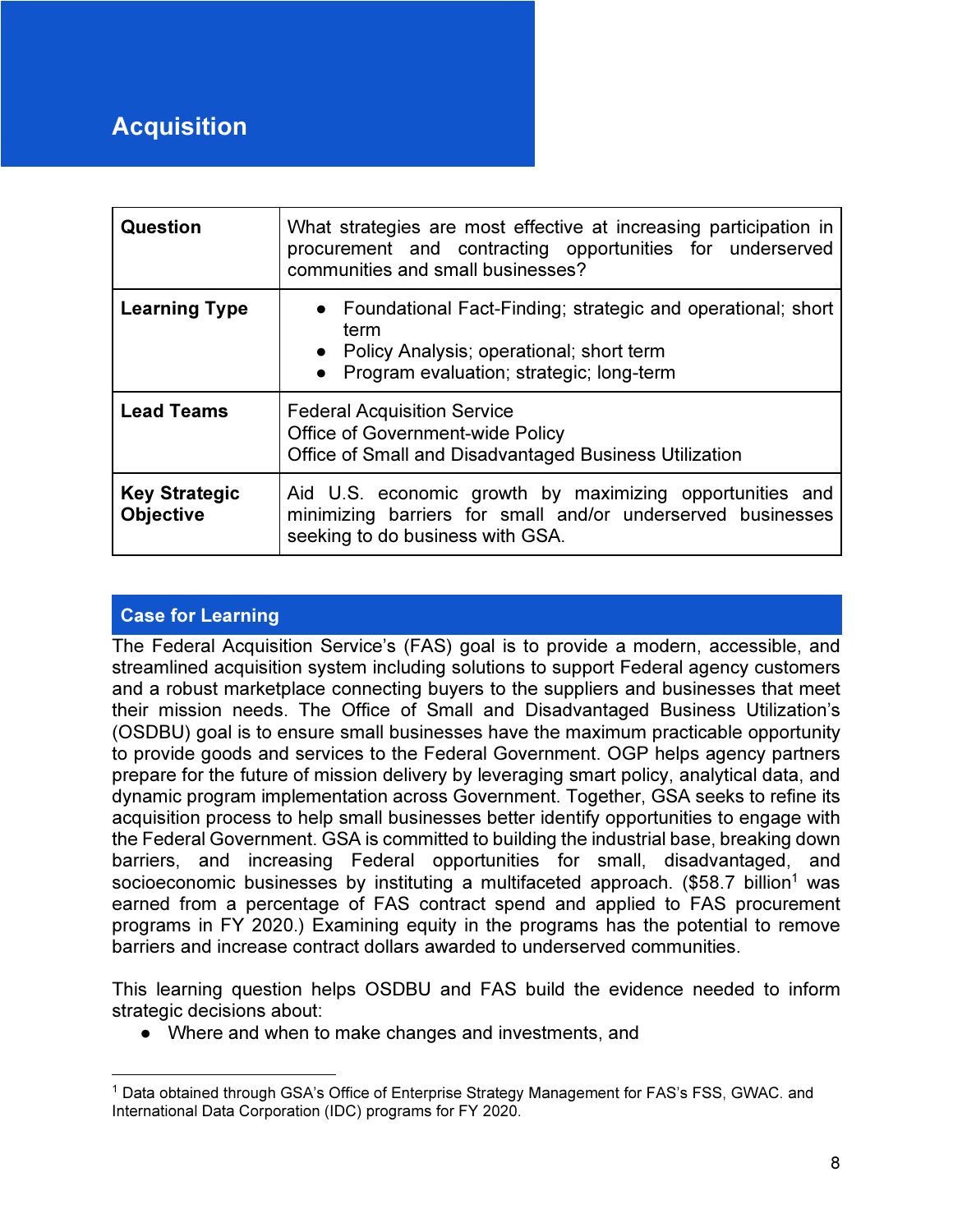● How to improve engagement with small businesses throughout the acquisition lifecycle.

While GSA has made progress on meeting small business-related performance targets, this process will help GSA identify where to make future investments and how to further improve its engagements with small businesses.

This learning will inform the shape and structure of small business acquisition programming, such as inreach and outreach engagements and e-tools for sharing information. It will also build actionable evidence around the acquisition process for small businesses and the acquisition workforce, informing programming to support small businesses and reduce existing hurdles.

### Learning Activities and Potential Approaches

OSDBU and FAS will answer this learning question through a variety of evidence-building activities over the span of the Learning Agenda period. This section contains high-level examples of multi-year learning activities. Initial priorities will focus on potential disparities or success barriers for underserved communities in Federal contracting and identify areas for further evidence-building activities and evaluation.

Illustrative activities and questions to further GSA's learning include:

- How do small and disadvantaged businesses (SDBs) fare in access to acquisition opportunities and outcomes relative to similarly situated peers across communities and in the broader marketplace of small businesses?
- What opportunities exist in GSA acquisition policy to streamline processes and eliminate potential barriers to entry and barriers to winning contracts for SDBs?
- What insights can the SDB community offer on their experiences, challenges, and successes to eliminate barriers and improve the SDB experience?
- What barriers to procurement and contracting opportunities stem from legislation or are associated with the FAR? What evidence-based changes can be implemented and what effect do they have to mitigate unintended consequences?
- What acquisition program or policy changes can address and reduce administrative barriers for GSA customers, especially those that have a disproportionate impact on underserved communities?
- What new tools and support does the acquisition workforce require to expand their outreach efforts?

GSA is exploring collaborations with the Small Business Administration's Evaluation Office to support learning of mutual interest to both agencies.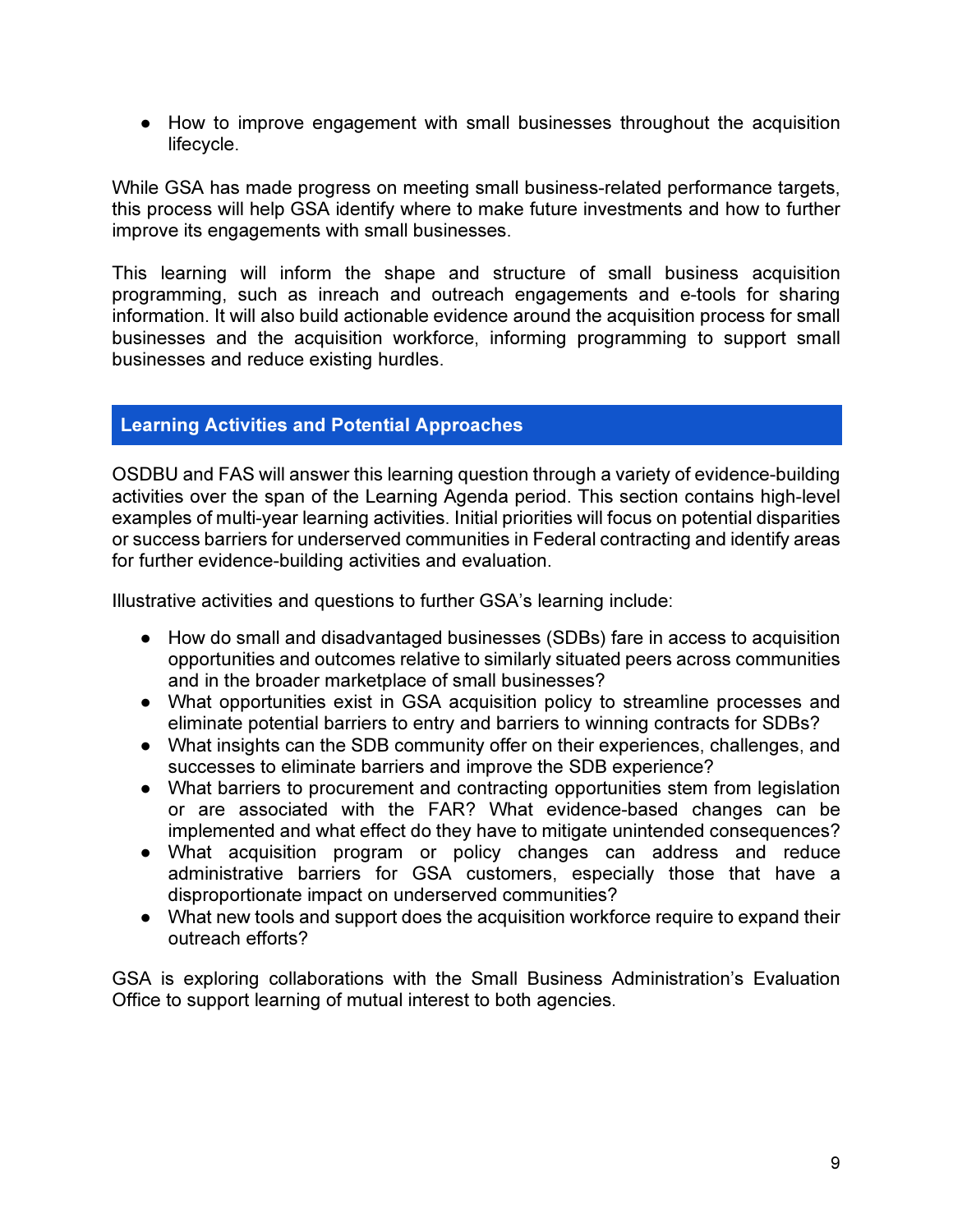## Anticipated Challenges and Solutions

Addressing the learning questions in a meaningful way will require continued data collection, integration, and refinement. FAS, in partnership with OSDBU, will identify data gaps, including data sources to which they do not yet have access, and develop a detailed plan for gaining access to and integrating the data to enhance the overall data structure in the first phase. FAS will build on its existing data strategy to improve the quality and utility of data that is available for use in decision-making. This could include synthesizing and sharing data across the organization and from multiple sources, so that the data are accessible, reliable, and useful. In addition, it could highlight additional needs associated with current data and how to resolve them.

#### **Utilization**

Evidence will inform FAS's approach and decisions on offerings, operations, and policies in the short and long terms.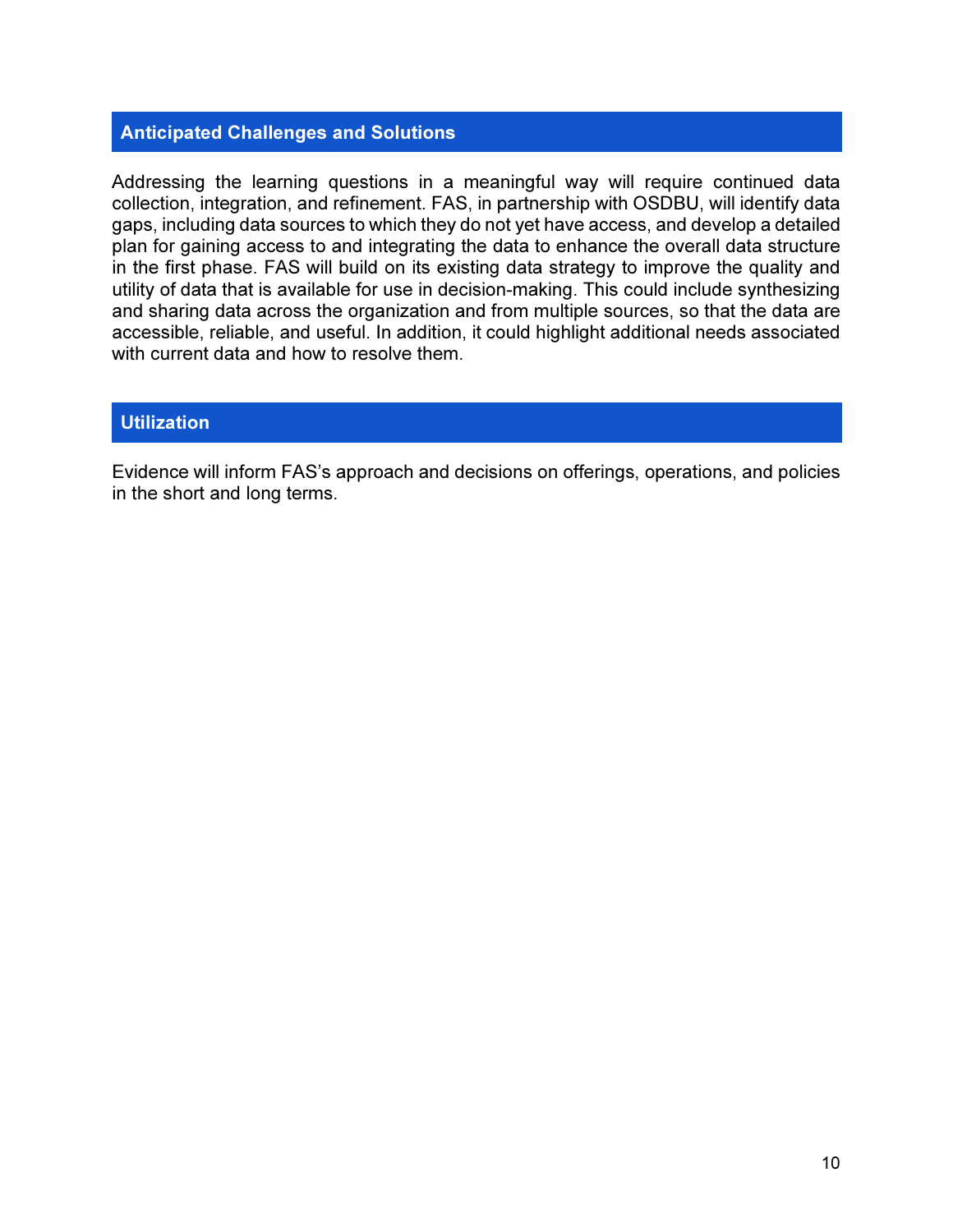# Digital Government

| Question                                 | How can GSA Technology solutions support effective service<br>delivery to the public?                                                            |
|------------------------------------------|--------------------------------------------------------------------------------------------------------------------------------------------------|
| <b>Learning Type</b>                     | • Foundational fact-finding; operational; short term<br>• Program evaluation and policy analysis; strategic; short and<br>long term              |
| <b>Lead Teams</b>                        | <b>Technology Transformation Services</b><br><b>Office of Customer Experience</b><br><b>Office of Government-wide Policy</b><br>Office of GSA IT |
| <b>Key Strategic</b><br><b>Objective</b> | Implement inclusive, accessible, and equitable design practices<br>that improve customer experience with technology and digital<br>platforms.    |

## Case for Learning

TTS (Technology Transformation Services) strives for a digital government that delivers for the public through trusted, accessible, and user-centered technologies. TTS helps agencies make their services more accessible, efficient, and effective with modern applications, platforms, processes, personnel, and software solutions and to empower the public with better access to Government information and resources. With a focus on unifying, improving, and standardizing the experience the public has while interacting with the Federal Government, TTS has a number of digital platforms it has developed. Evidence on how to best leverage these solutions, improve and expand the solutions, and meet customer and public needs will be in direct service to GSA's Learning Agenda.

For example, TTS leads login.gov, USAGOV and US Web Design Systems. Login.gov offers users simple, secure access to online Government services. Users will be able to sign in with a single set of credentials for all participating Government programs. USAGov connects people with Government information more than 700 million times a year through its websites (USA.gov and USAGov en español), social media, publications, email, and phone calls to the USAGov Contact Center. And the U.S. Web Design System (USWDS) makes it easier to build accessible, mobile-friendly Federal Government websites for the American public. Given the reach and scale of TTS offerings, further evidence on how to best leverage these services to better serve the public will be key in assisting GSA in delivering on its mission.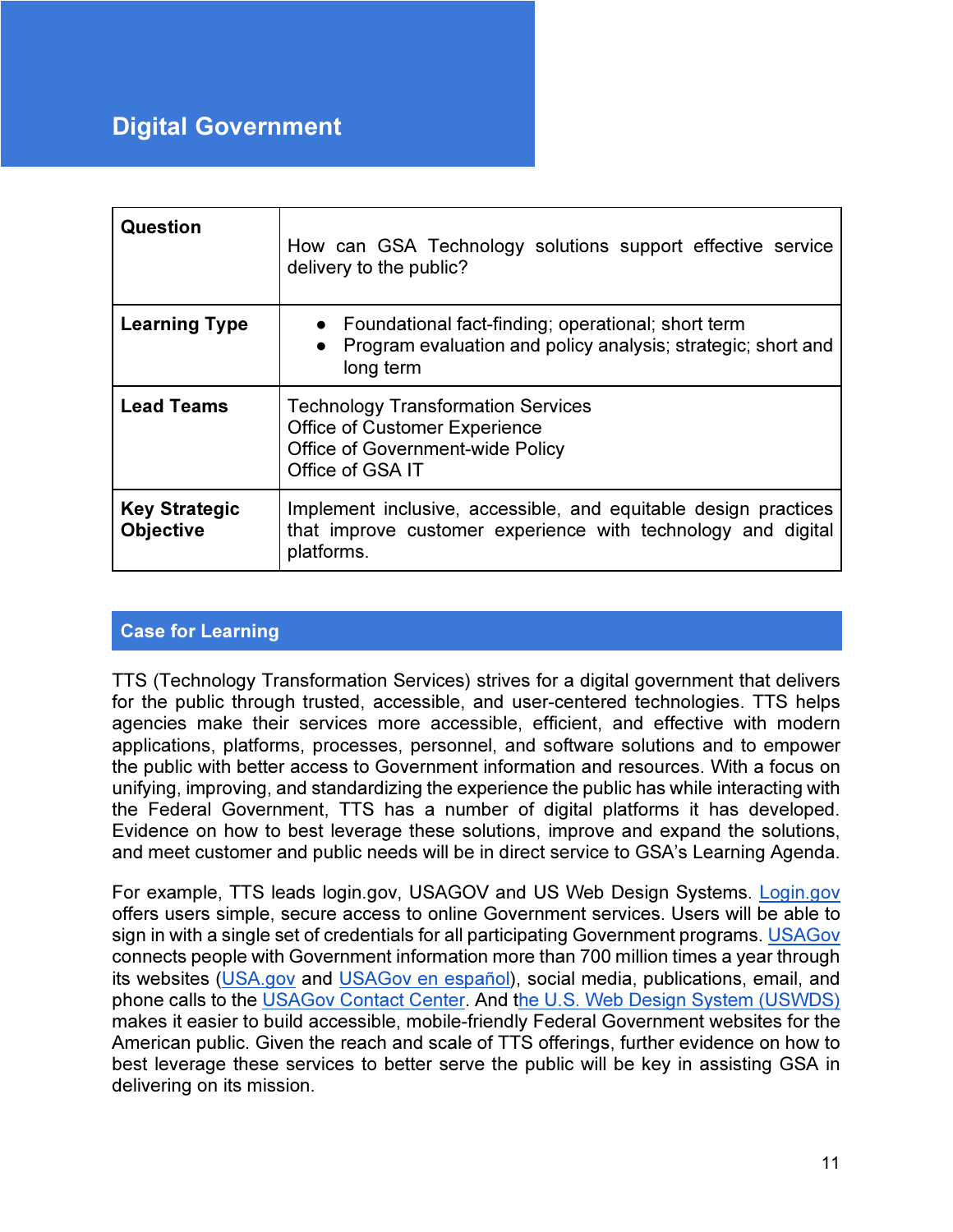## Learning Activities and Potential Approaches

TTS's wide range of offerings and services offers enormous potential for learning. Initial priorities to explore in service of GSA's Learning Agenda include:

- Does digital identity proofing create or remove barriers in accessing public services? How can *login.gov* ensure equitable participation and better serve underserved communities?
- How can US web design systems improve accessibility? For whom?
- Does USA.gov improve information access to underserved communities?
- What technology improves the trust, experience, and engagement with digital services for tribal communities?
- How can vote.gov improve access to voter information and registrations for underserved communities?

GSA evidence-building efforts will closely coordinate with and operate in support of GSA's ongoing equity assessments. Understanding more about the potential benefits of Login.gov to serve as a front door for digital services, as well as equity and accessibility considerations are critical to providing simple, secure login for everyone.

## Anticipated Challenges and Solutions

Measurement of reach and impact on the public, resulting from TTS services and offerings, will continue to pose a challenge when developing evidence moving forward. Data on user outcomes on a broad scale are not consistently collected currently, and will require significant effort and resources to capture reliably. Further complicating these efforts, such user outcomes are often one or more degrees separated from the user's contact with TTS. As GSA explores promising modifications to programs and platforms with potential to enhance impact, statutory requirements may pose some limitations inhibiting the range of possible modifications. Further, embedding evaluation into TTS offerings and outreach may require changes in terms of client engagement and operations, adding additional complexity and requiring additional capacity.

#### **Utilization**

Evidence will inform TTS's approach and decisions on solutions and offerings in the short and long terms.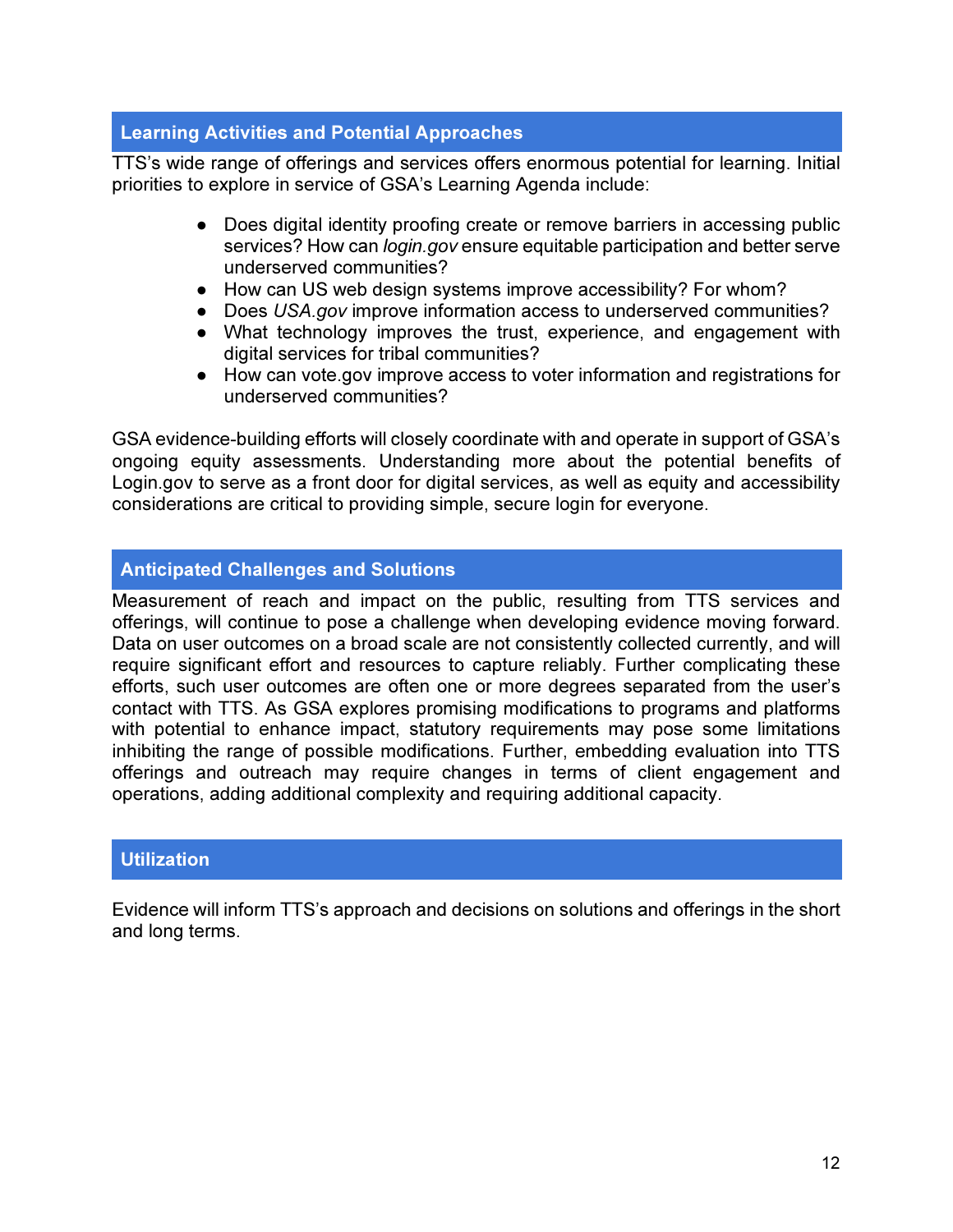# Government Operations

| <b>Question</b>                          | What GSA programs and policies are effective at improving climate<br>adaptation, resilience, and mitigation?                                                        |
|------------------------------------------|---------------------------------------------------------------------------------------------------------------------------------------------------------------------|
| <b>Learning Type</b>                     | Program evaluation and policy analysis; operational and strategic;<br>short and long term                                                                           |
| <b>Lead Team</b>                         | Office of Government-wide Policy                                                                                                                                    |
| <b>Key Strategic</b><br><b>Objective</b> | Provide centralized services and shared solutions that promote<br>cost savings and environmental sustainability, enabling agencies<br>to focus on mission delivery. |

## Case for Learning

The Office of Government-wide Policy's (OGP) mission is to provide innovative solutions for the future of Government. OGP helps agency partners prepare for the future of mission delivery by leveraging smart policy, analytical data, and dynamic program implementation across Government. OGP aims to be the trusted partner leading to better Government with improved citizen experiences and savings. One key aspect of this is prioritizing an understanding of climate change risks and opportunities.

This effort supports OGP's overall mission by modeling how we build and use evidence to improve internal operations and inform policy guidance across the Government. Progress will require continuing to improve the use of data for decision-making and accountability for the Federal Government, including for policy-making, innovation, oversight, and learning. OGP will use the best available science-based climate data and develop and use new data sources and tools to better inform decision-making, including through risk-informed processes to identify its vulnerability to climate disruptions. Highquality data will allow us to run rapid, low-cost tests and identify effective policy changes, and we will identify, prioritize, and make progress on data gaps.

In formulating policy, OGP will work to advance equitable distribution of environmental risks and benefits and to avoid actions that may lead to increased risk of adverse climaterelated outcomes, increased vulnerability to climate change, or diminished welfare, now or in the future.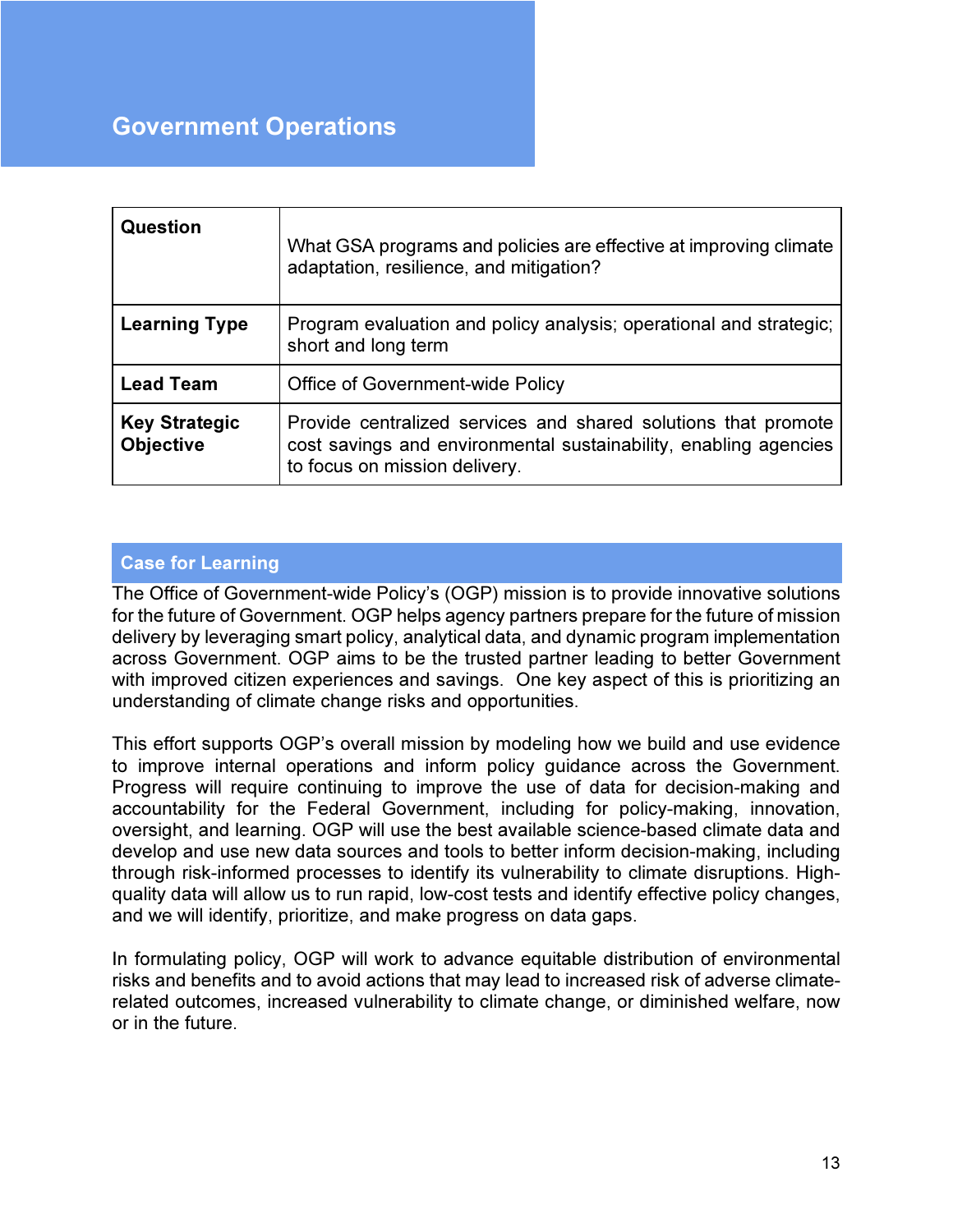## Learning Activities and Potential Approaches

OGP's diverse portfolio offers enormous potential for learning. Priority initiatives under consideration in service of this Learning Goal include:

- What programs or policies are effective at promoting greening of the fleet, including use of electric or other zero emission vehicles?
- What changes in federal travel policies are effective at improving climate adaptation, resilience and mitigation?
- Where are there opportunities to use the acquisition system to incentivize contractors to mitigate climate impact and plan for climate related risks?
- Which technologies, existing or emerging, enable GSA to minimize adverse impacts from climate and maximize greenhouse gas emissions mitigation?
- What strategies and technologies are most effective to efficiently operate and maintain federal facilities and reduce adverse climate impacts from operations or from severe weather events?

OGP anticipates making progress on evidence gaps through program evaluation, policy analysis, and data investments. This learning work has both strong data systems to capitalize on, as well as data systems which can benefit from focused efforts and investment. The existing data can be used as a foundation for rapid cycle testing and also long-term evaluations in the years ahead. This will allow us to make short-term progress, generating actionable evidence in the near-term, which will inform longer-term strategic learning opportunities. A focus on this area will also allow us to identify and prioritize the data gaps, and invest resources to ensure GSA data systems support continuous improvement and innovation in its services and policy areas. GSA will explore additional learning opportunities across OGP portfolios.

## Anticipated Challenges and Solutions

GSA will identify partner agencies and initiate data sharing activities to expand the available data. Fleet data, in particular, will require further investment and cooperation from partner activities, both within and outside of GSA, to serve as reliable indicators and outcomes for future evidence building activities.

In addition, implementing changes to federally owned buildings to address climate threats depends on the availability of funding to perform repairs and modernizations.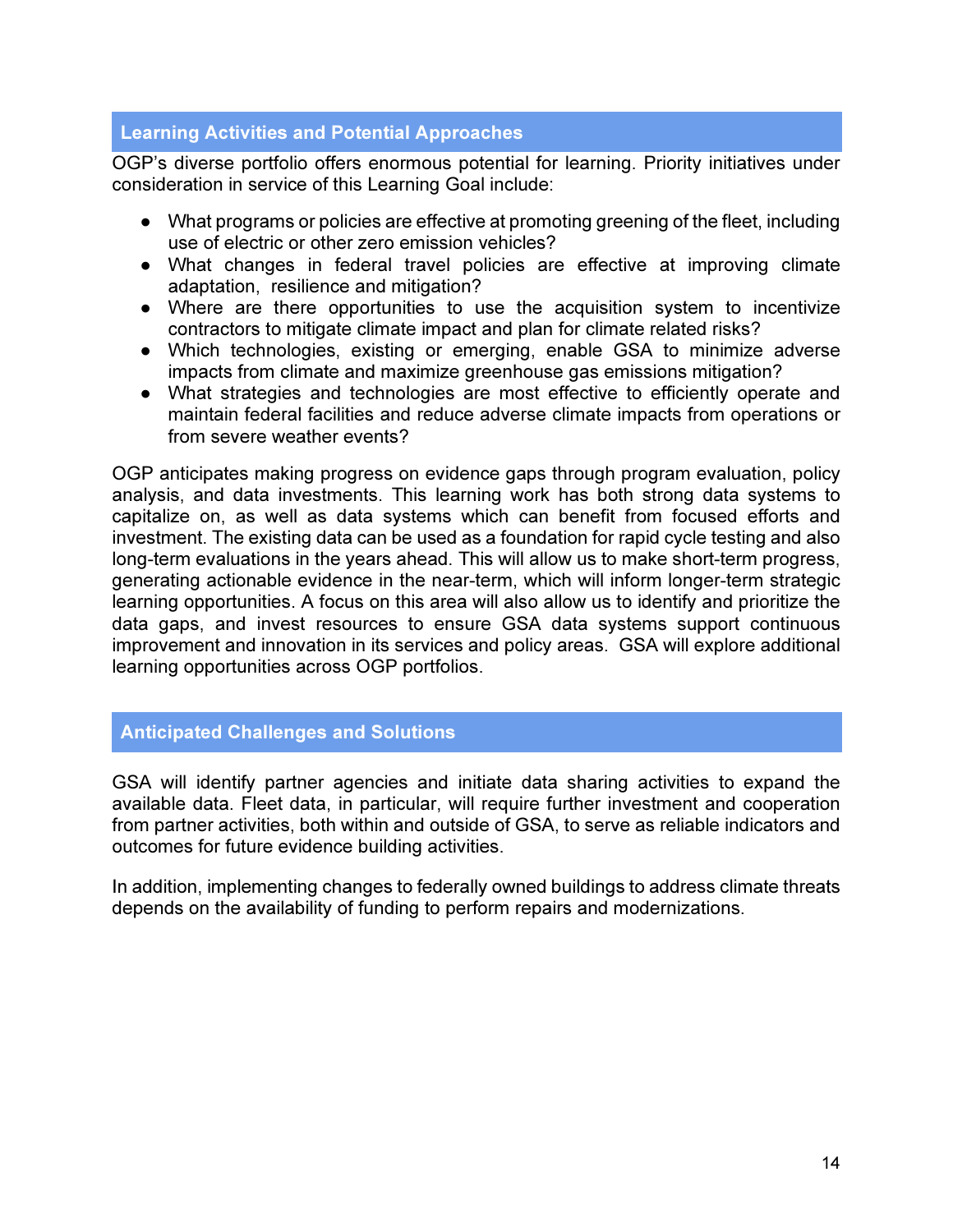# Utilization

Evidence will inform OGP's approach and decisions on governmentwide policies in the short and long term. Further details on evidence utilization plans forthcoming.